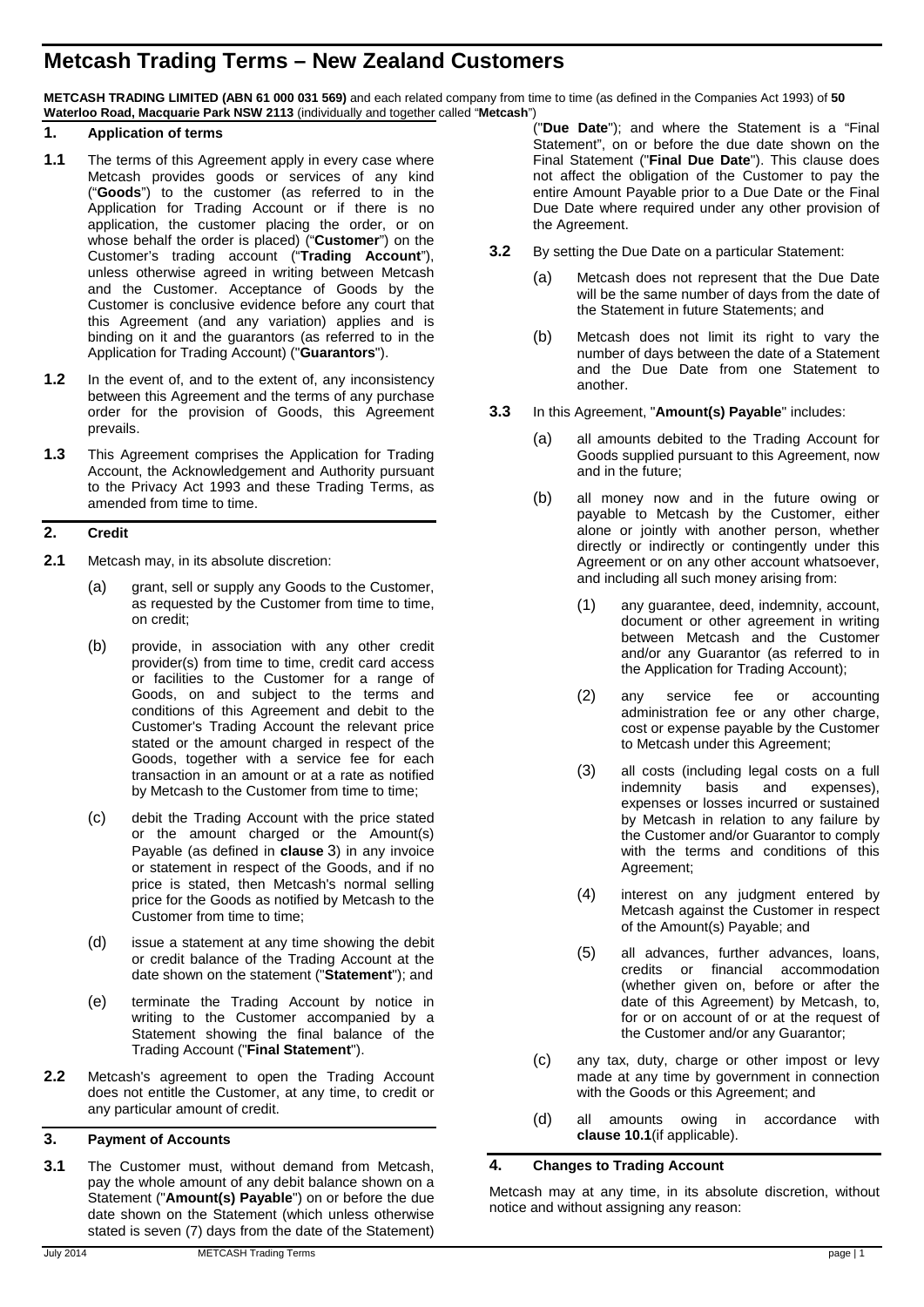- **4.1** set, change or limit credit in relation to the Trading Account;
- **4.2** refuse to open a Trading Account, close the Trading Account and/or refuse to extend credit to the Customer on any account;
- **4.3** refuse or limit credit or suspend or terminate the supply of Goods or the granting of any rights under this Agreement. All subsequent trading between Metcash and the Customer will revert to a cash purchase or a cleared funds basis until Metcash, in its absolute discretion, reinstates the provision of credit to the Customer; and
- **4.4** set, change, vary or discontinue any credit card access or facilities as described in **clause [2.1\(b\)](#page-0-1)**.

#### **5. Payments by the Customer**

- **5.1** Metcash may appropriate any moneys paid to it by the Customer in such manner and at such times as Metcash, in its absolute discretion, determines.
- **5.2** The amount stated in a certificate signed by Metcash's duly authorised representative or solicitor as being due and payable by the Customer to Metcash under this Agreement is prima facie evidence that such amount is owing.
- **5.3** Amounts payable by the Customer under this Agreement must be paid without deduction, retention or set-off of any kind and for any reason.
- **5.4** If an event listed in **clauses [6.4\(a\)](#page-1-0) [6.4\(h\)](#page-1-1)** (inclusive) occurs, Metcash may, at its discretion, apply a credit balance in any of the Customer's Trading Accounts towards satisfaction of a debit balance in any of the Customer's other Trading Accounts.
- **5.5** Payment by cheque or other negotiable instrument is not deemed to be payment of any moneys payable until the cheque or other negotiable instrument is met on first presentation for payment.

#### <span id="page-1-2"></span>**6. Retention of Title**

- <span id="page-1-3"></span>**6.1** Title to all Goods purchased by the Customer whilst the Trading Account has a debit balance ("**Bailed Goods**") remains with Metcash.
- **6.2** The Customer must hold all Bailed Goods in the possession of the Customer as fiduciary and bailee for Metcash.
- **6.3** The Customer is authorised to sell the Bailed Goods in the ordinary course of its ordinary business, but only until:
	- (a) notified in writing to the contrary by Metcash; or
	- (b) the occurrence of an event listed in **clauses [6.4\(a\)](#page-1-0)** – **[6.4\(h\)](#page-1-1)** (inclusive).
- <span id="page-1-0"></span>**6.4** If the Customer or any person who has guaranteed the debts of the Customer to Metcash:
	- (a) has any step taken to appoint, or with a view to appointing, a receiver, statutory manager, administrator or other similar officer over its assets, or it or any associated person (within the meaning of the Companies Act 1993) is declared at risk under that Act or it requests the appointment of, or an application is made for the appointment of, any such official;
	- (b) has any step taken for its winding up or dissolution;
- (c) suspends or threatens to suspend payment of its debts, is, or states it is, or is presumed by law to be, insolvent or unable to pay its debts, or takes a step for the purpose of entering into a compromise or arrangement with any of its creditors for their benefit or with any of its members, other than a compromise or arrangement that is part of a solvent reconstruction;
- (d) commits an '*act of bankruptcy*' within the meaning of Part 2 of the Insolvency Act 2006 or any amendment or replacement thereof;
- (e) has distress, attachment or other execution levied or enforced over any of its property;
- (f) fails to pay the entire Amount Payable in accordance with this Agreement;
- (g) breaches any other provision of this Agreement or any other agreement with any Metcash Entity (as defined in **clause [18.1](#page-6-0)**); or
- <span id="page-1-1"></span>(h) without Metcash's prior written consent, and in Metcash's opinion, makes a material change in its effective control or that of any of its subsidiaries,

the Customer must immediately notify Metcash and Metcash may, at its election and without prejudice to other rights which Metcash may have:

- (i) declare the Amount Payable immediately due for payment; and
- (j) enter the premises at which the Bailed Goods are kept ("**Premises**") and remove the Bailed Goods from the Premises.
- **6.5** Metcash may sell or otherwise dispose of any Bailed Goods recovered by Metcash pursuant to this **clause** [6](#page-1-2) in its absolute discretion and on its own account, without limitation to any other rights which Metcash may have.
- **6.6** The Customer indemnifies Metcash and every person acting on its behalf against any loss, damage, liability or expense incurred or sustained as a result of the reasonable exercise by Metcash of its rights under this **clause** [6.](#page-1-2)
- **6.7** This **clause** [6](#page-1-2) is for the benefit of Metcash, and Metcash may waive the benefit of this clause by giving notice in writing to the Customer at any time.
- **6.8** Notwithstanding the other provisions of this **clause** [6](#page-1-2) and without derogating from the rights of Metcash, Metcash may take any action it deems necessary, including legal proceedings, to recover as a liquidated debt an Amount Payable.
- **6.9** The Customer grants to Metcash (under **clause [6.1](#page-1-3)**) a purchase money security interest, as defined in the Personal Properties Securities Act 1999 ("**PPSA**") in the Bailed Goods and any proceeds of sale of the Bailed Goods ("**PMSI"**) to secure the purchase price of the Bailed Goods.
- **6.10** The costs of registering a financing statement will be paid by the Customer and may be debited against the Customer's Trading Account.
- **6.11** The Customer agrees not to do or permit anything to be done that may result in the PMSI granted to Metcash ranking in priority behind any other security interest (as defined in the PPSA).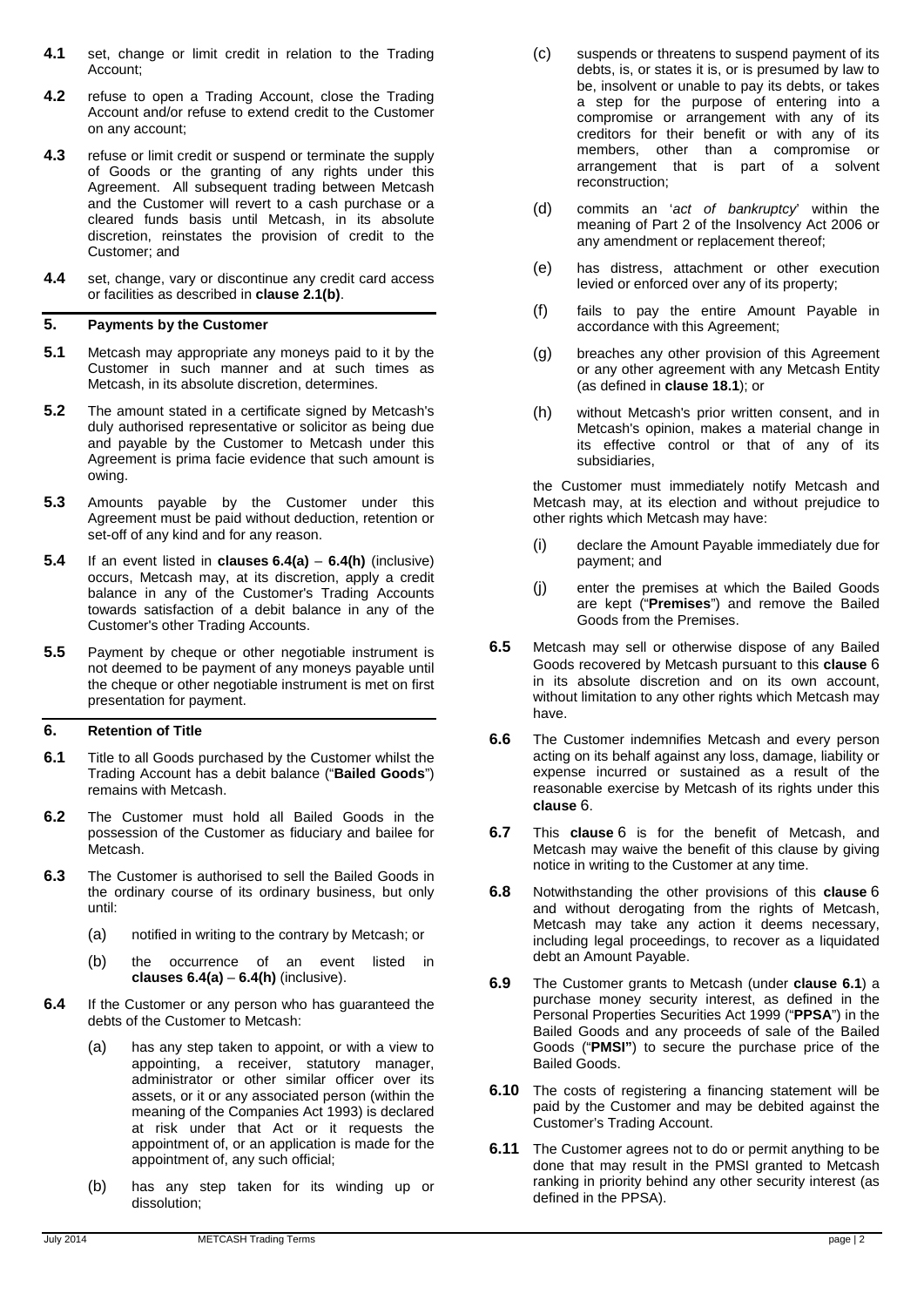**6.12** The Customer will take such further steps (including obtaining consents, supplying information, signing forms or executing documents) which may be required by Metcash to take further or better security under the PPSA in respect of the Bailed Goods and proceeds of sale of the Bailed Goods or to maintain the effectiveness or priority of any security interest under the PPSA.

## **7. Risk in Goods and Customer Obligations**

- **7.1** All Goods purchased by the Customer are at the risk of the Customer from the time the Goods are delivered to the Customer or its nominated agent. Delivery is deemed to occur when the Goods are delivered to the carrier, whether Metcash arranges, procures or effects the transport of the Goods at the request of the Customer or otherwise. The Customer must insure the Goods (with Metcash's interest noted on the policy) from the date of delivery until title passes to the Customer or the Goods are sold in accordance with **clause** [6.](#page-1-2)
- <span id="page-2-5"></span>**7.2** The Customer must inspect all Goods delivered to the Customer or its nominated agent within 24 hours (or such other time period for perishable, dry, security or other Goods as notified by Metcash from time to time) of delivery to the relevant Premises ("**Inspection Period**") in order to ensure that Goods delivered are as ordered by the Customer and are not delivered in a damaged state. The Customer must notify Metcash within the Inspection Period if Goods are found to be other than as ordered by the Customer or have been delivered in a damaged state.
- **7.3** Subject to **clause [9.1\(e\)](#page-2-0)**, if the Customer has not notified Metcash within the Inspection Period that Goods delivered were not as ordered by the Customer, or that Goods were delivered in a damaged state, then the Goods will be deemed to have been delivered in good condition and as ordered by the Customer.
- **7.4** Goods supplied by Metcash are resold by the Customer in the same consequential order as the Goods have been supplied by Metcash. All Goods of the same type as the Bailed Goods will be deemed to have been supplied by Metcash unless the Customer proves to the contrary at the time Metcash claims to be entitled to possession of such Goods.
- <span id="page-2-1"></span>**7.5** The Customer must sell the Goods in the original packaging supplied by Metcash. The Customer must not alter or interfere in any way with the Goods or remove any labelling or instructions provided with the Goods.
- <span id="page-2-2"></span>**7.6** The Customer must not make any representation or give any warranty in relation to the Goods not expressly authorised by Metcash in writing.
- **7.7** To the extent permitted by law, if the Customer is in breach of this Agreement, Metcash may (without prejudice to any other rights) repossess the Bailed Goods and the Customer licences Metcash and its employees and agents to enter its premises at any time without notice for such purpose, with all related costs of Metcash to be paid by the Customer on demand.
- **7.8** The Customer indemnifies Metcash and each of Metcash's officers, employees and agents in respect of all loss, damages and expenses relating to, or arising out of a breach of **clause [7.5](#page-2-1)** or **clause [7.6](#page-2-2)**.

#### **8. Data and Information**

- **8.1** Metcash may provide data to the Customer's retail outlet(s). This data can take many forms including:
	- (a) Full initial load data;
	- (b) Weekly data updates;
	- (c) Weekly promotional data files; and
	- (d) Monthly or bi-monthly promotional files.

The data includes but is not limited to: Product codes; Global trade identification number (GTIN – previously referred to as APN); Descriptions; Size; Pack quantity; Cost price; Retail price; Promotional start and end dates; tax rates and numerous other flags.

- **8.2** Subject only to **clause [8.3](#page-2-3)** Metcash has no liability for data provided by it to the Customer.
- <span id="page-2-3"></span>**8.3** Where Metcash has charged an incorrect price for Goods, Metcash will correct the data as soon as it becomes aware of the error and will credit or debit (as applicable) to the Customer, the difference between the invoice price and the correct price. The Customer must, in addition to its other obligations under this Agreement, take steps to mitigate any loss it may suffer as a result of Metcash's error.
- **8.4** The Customer bears responsibility for the normal retail price and promotional pricing generated by their POS system and the overall running of that system. The Company warrants and represents that it is relying upon its own skill and judgment in relation to the actioning of the data in its retail store.
- **8.5** The Customer acknowledges and agrees that all trading information as between the Customer and Metcash belongs to Metcash at all times and that the Application for Trading Account and Trading Terms are confidential information and may not be disclosed to any third party without the prior written consent of Metcash.
- **8.6** Metcash agrees to take reasonable steps to prevent the disclosure of a Customer's trading information to a competitor of the Customer.

## <span id="page-2-7"></span>**9. Liability**

- <span id="page-2-6"></span><span id="page-2-4"></span>**9.1** The Goods are deemed to be defective if any Goods:
	- (a) are not of merchantable quality;
	- (b) are not fit for any purpose for which they are acquired by Customer;
	- (c) do not conform to any sample, specification or other description given to Metcash by the Customer in relation to the Goods;
	- (d) being in the nature of services, are not of a reasonable standard, quality, value or grade; or
	- (e) do not comply with any consumer guarantee or implied warranty applicable to the supply of the Goods which cannot be excluded (including pursuant to the Consumer Guarantees Act 1993 ("**CGA**") or Fair Trading Act 1986 (**FTA**)).
- <span id="page-2-8"></span><span id="page-2-0"></span>**9.2** Where Goods are defective (as defined in **clause [9.1](#page-2-4)**) Metcash may, at its option, elect to:
	- (a) replace the Goods; or
	- (b) repair the Goods or reimburse the Customer for the cost of repairing the Goods; or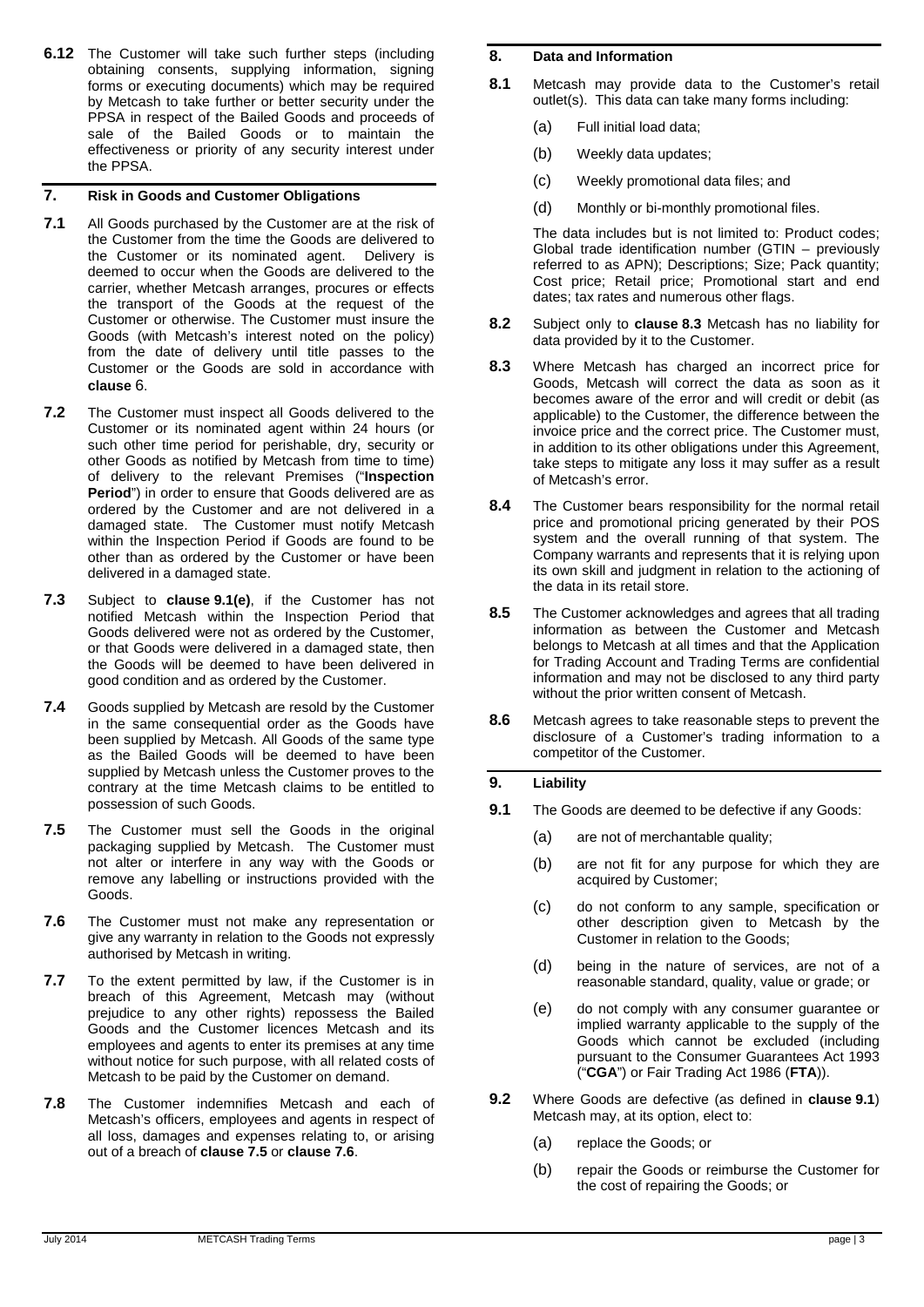- (c) in the case of Goods being in the nature of services, re-supply the services; or
- (d) if payment of the purchase price for the Goods has not been made by the Customer - release the Customer from any obligation to pay the purchase price; or
- (e) if payment of the purchase price for the Goods has been made by the Customer - refund the purchase price to the Customer, subject to the Customer, where applicable, first restoring the unencumbered ownership of the Goods to Metcash; and
- (f) in any case, reimburse to the Customer any cost incurred by the Customer in transporting the Goods to the Customer from Metcash.
- **9.3** To the extent permitted by law, Metcash will not accept the return of Goods unless:
	- (a) prior authorisation has been given (which will not be unreasonably withheld);
	- (b) the claim is supported by the relevant invoice;
	- (c) the Goods are in the same condition as at the date of supply;
	- (d) the Goods are returned via Metcash's nominated carrier and at Metcash's designated rates; and
	- (e) in the case of Goods delivered in a damaged state or Goods delivered other than in accordance with the Customer's order, Metcash was given notice in accordance with **clause [7.2](#page-2-5)**.
- **9.4** Other than any remedies the Customer may have under the CGA and FTA, the sole remedies of the Customer under or in relation to this Agreement whether in contract, in tort, under statute or otherwise are only as specified in this Agreement and are subject to the limitations set out in **clause [9.6](#page-3-1)** and the following limitations:
	- (a) Metcash, and Metcash's officers, employees and agents, will not have any liability or other obligation to any person or other entity, including the Customer, arising out of, or in any way directly or indirectly connected with, the matters referred to in **clauses [9.1\(a\)](#page-2-6)** – **[9.1\(e\)](#page-2-0)** except to comply with its obligations (subject to the other provisions and limitations in this **clause** [9\)](#page-2-7) under **clause [9.2](#page-2-8)**;
	- (b) all conditions, warranties and other terms pertaining to the condition or quality of Goods are excluded to the extent permitted by law (including the CGA and FTA);
	- (c) the Customer warrants and represents that it is relying upon its own skill and judgment in relation to the quality of Goods, and their fitness for any purpose that may be required, and not upon any conduct or representation of Metcash, or any of Metcash's officers, employees or agents; and
	- (d) the Customer must not make any claim or demand, or take any action or other proceeding against Metcash, or any of Metcash's officers, employees or agents, for any loss of profits, loss of revenue, loss of anticipated savings, loss or corruption of data, loss of contract or opportunity, loss of goodwill OR any indirect, special or consequential loss of whatever nature including of any loss of a type described in this

sub-clause, whether or not reasonably foreseeable, reasonably contemplatable or actually contemplated by the parties at the time of execution of this Agreement, arising out of, or in any way directly or indirectly relating to this Agreement including in relation to any of the matters referred to in **clauses [9.1\(a\)](#page-2-6)** – **[9.1\(e\).](#page-2-0)** 

- **9.5** Subject to the remainder of this **clause** [9,](#page-2-7) the Customer:
	- (a) releases and forever discharges Metcash, and each of Metcash's officers, employees and agents, from all claims under or in relation to this Agreement; and
	- (b) indemnifies Metcash and each of Metcash's officers, employees and agents in respect of all loss, damages and expenses relating to, or arising out of, any claim.
- <span id="page-3-1"></span>**9.6** To the extent permitted by law, Metcash's total liability for any claim under or in relation to this Agreement is limited to the price paid by the Customer for the Goods or services the subject of the claim.

## **10. Administration Fee and Enforcement Costs**

- <span id="page-3-0"></span>**10.1** The Customer agrees that if any Amount Payable is not paid by the Due Date or by the Final Due Date in accordance with this Agreement, Metcash shall be entitled to charge and recover:
	- (a) interest on the outstanding amount at a rate equivalent to 3% p.a. above the annual business overdraft interest rate of its principal banker, as determined and calculated by Metcash, in its discretion; and/or
	- (b) an additional amount representing an accounting administration fee and loss of use of moneys not exceeding 3.5% per month or part thereof on the Amount Payable overdue for the period between the Due Date or the Final Due Date until payment is made in full. The Customer acknowledges that this fee is a genuine preestimate by Metcash of the loss, costs and expenses of Metcash which shall be incurred by reason of the Customer's default in payment of the Amount Payable and the recovery of same.
- **10.2** If the Customer breaches its obligations under this Agreement, the Customer shall immediately pay to Metcash on demand, all costs and expenses whatsoever incurred by Metcash in the enforcement or attempted enforcement of this Agreement including, but without limiting the generality of the foregoing costs and expenses including legal costs (on a full indemnity basis) freight costs, storage costs, electricity and telephone charges (except to the extent such costs and expenses directly result from Metcash's breach of this Agreement) and the Customer authorises Metcash to debit any Trading Account with such costs and expenses.

## **11. Security Interest**

- **11.1** The Customer:
	- (a) grants a security interest in all of its present and after-acquired property and in all of its present and future rights in relation to any personal property (as defined in the PPSA) ("**Personal Property**") to Metcash;
	- (b) charges all of its rights, property and undertaking of whatever kind and wherever situated, whether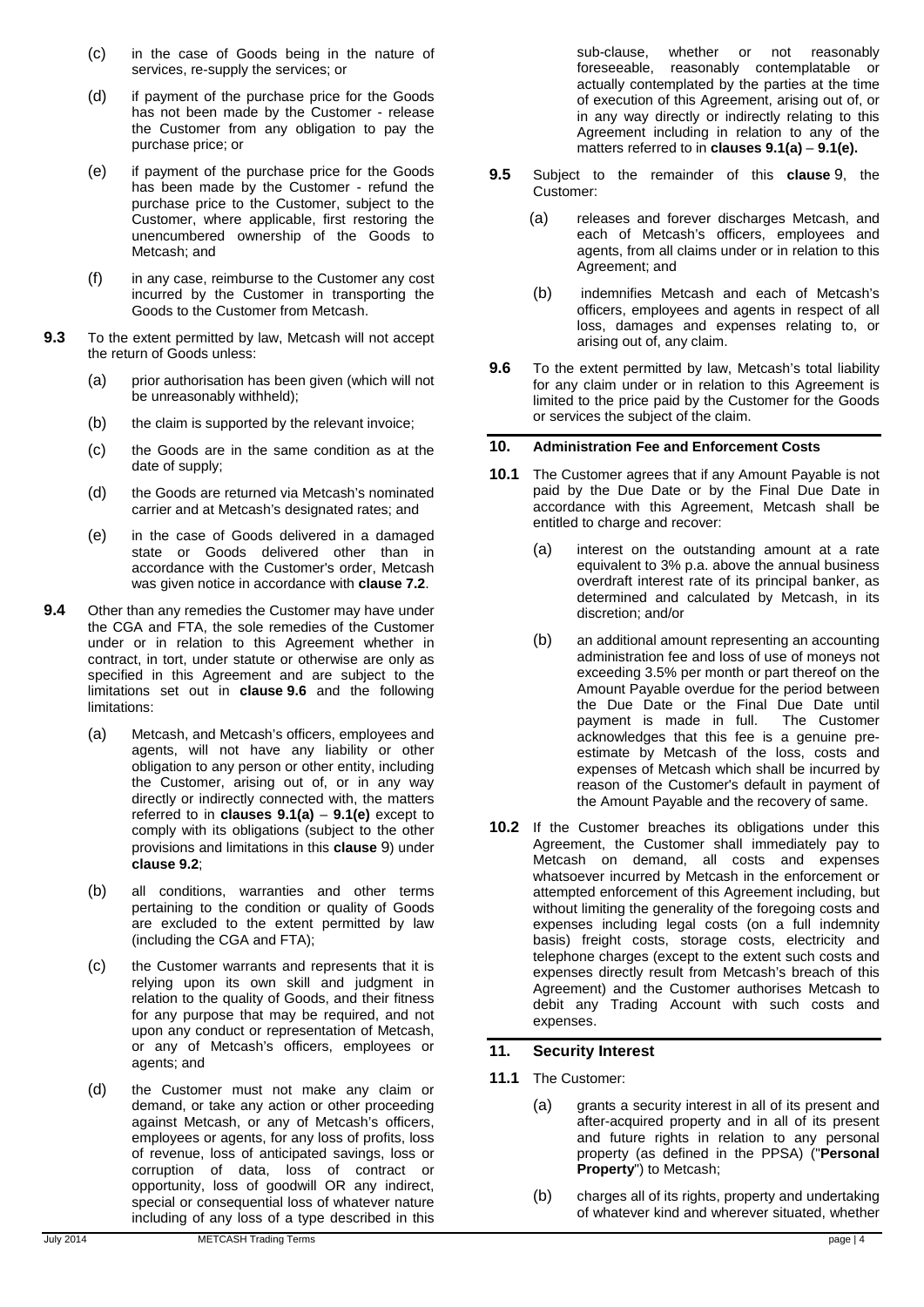present or future including, without limitation, its capital and any interest in real property (both legal and beneficial, in freehold and leasehold land) (other than any Personal Property to which the PPSA applies) to Metcash; and

(c) agrees to mortgage all of its present and future interests in any real property to Metcash,

as security for the performance of its obligations under this Agreement including payment of the Amount(s) Payable.

- **11.2** The Customer must, within 10 days of request from Metcash, execute such documents as Metcash requires to perfect the security interest, charge and mortgage. The Customer must pay on demand any costs (including any fines and penalties) assessed in connection with the security interest, charge and mortgage. The costs of registering a financing statement will be paid by the Customer and may be debited against the Customer's Trading Account.
- **11.3** The Customer acknowledges that Metcash, by virtue of the charge and mortgage, has a caveatable interest in any real property of the Customer which is or becomes subject to the charge and/or mortgage and may lodge a caveat over that property.

#### **12. Change in Customer Details**

- <span id="page-4-0"></span>**12.1** The Customer must notify Metcash, in writing, within seven (7) days, of any proposed or actual change in:
	- (a) the address of the business and the address at which the Goods will be located (if it differs to the Premises);
	- (b) the trading name of the business;
	- (c) the person(s), director(s) or trustee(s) conducting the business of the Customer;
	- (d) the ownership or proprietorship of the Customer in the event that the Customer converts to a trust, sole trader or company;
	- (e) control of the Customer;
	- (f) the Company Number of the Customer; or
	- (g) the address of any Guarantor.
- **12.2** The Customer indemnifies Metcash against any damage or loss incurred by it as a result of the Customer's failure to provide notice in accordance with **clause [12.1](#page-4-0)**.

## **13. Attorney**

- <span id="page-4-1"></span>**13.1** The Customer and each Guarantor irrevocably appoints Metcash and each of its authorised officers, jointly and severally, to be its attorney to do any act or thing which it is required to do under this Agreement.
- **13.2** Metcash may only exercise the power set out in **clause [13.1](#page-4-1)** where the Customer or Guarantor (as applicable) is in breach of this Agreement and it may exercise its powers even if this involves a conflict of duty and even if it has a personal interest in doing so.
- **13.3** A third party may rely on a copy of this Agreement certified by a solicitor as evidence of the appointment of Metcash as the attorney of the Customer or Guarantor.
- **13.4** The Customer and each Guarantor must ratify all acts and things done by Metcash and its authorised officers in the exercise of the power of attorney granted in accordance with this clause.

#### **14. Customer Warranties and Covenants**

- **14.1** The Customer warrants that the facts and representations contained in the Application for Trading Account are true and correct and the Customer is aware and acknowledges that Metcash has relied upon the correctness of such facts and representations in providing the Trading Account to the Customer.
- **14.2** The Customer covenants that all Goods will be purchased for the purpose of re-supply or in connection with a business carried on by the Customer or by the Customer and another person or persons and not for personal, domestic or household use.
- **14.3** The Customer acknowledges and agrees that:
	- (a) all transactions and dealings between the Customer and Metcash in connection with the supply of Goods on the Trading Account will be made strictly in accordance with this Agreement (unless otherwise agreed by Metcash in writing);
	- (b) the Customer will pay the Amount(s) Payable punctually and strictly in accordance with this Agreement;
	- (c) no director or principal of the Customer is or has been bankrupt;
	- (d) the Customer is solvent and able to pay its debts as and when they fall due and has not made any compromise or arrangements with its creditors and no application has been made and no application is contemplated for the appointment of an administrator or controller of the Customer or any meeting of the Customer's creditors or any class of them;
	- (e) the Customer has, prior to signing or execution of this Agreement **obtained independent legal and financial advice** and/or had the opportunity to obtain such advice as to the Customer's obligations and the true meaning, nature and effect of this Agreement; and
	- (f) the Customer acknowledges receipt of a copy of this Agreement.

# <span id="page-4-5"></span>**15. Guarantee & Indemnity and Security Interest**

In consideration of Metcash at the request of the Guarantor entering into this Agreement with the Customer, the Guarantor covenants and agrees with Metcash that:

- <span id="page-4-2"></span>**15.1** The Guarantor irrevocably guarantees to Metcash due performance by the Customer of its obligations under this Agreement including payment of the Amount(s) Payable.
- <span id="page-4-3"></span>**15.2** The Guarantor separately and independently indemnifies Metcash and will at all times keep Metcash indemnified from and against all losses and expenses which Metcash may suffer or incur in consequence of any breach or non-observance by the Customer or any Guarantor of any of the terms of this Agreement (including a failure to pay the Amounts Payable and all enforcement expenses and legal costs on a full indemnity basis) or any part of this Agreement being void or unenforceable.
- <span id="page-4-4"></span>**15.3** The Guarantor:
	- (a) grants a security interest in all of its present and after-acquired property and in all of its present and future rights in relation to any personal property (as defined in the PPSA) ("**Guarantor Personal Property**") to Metcash;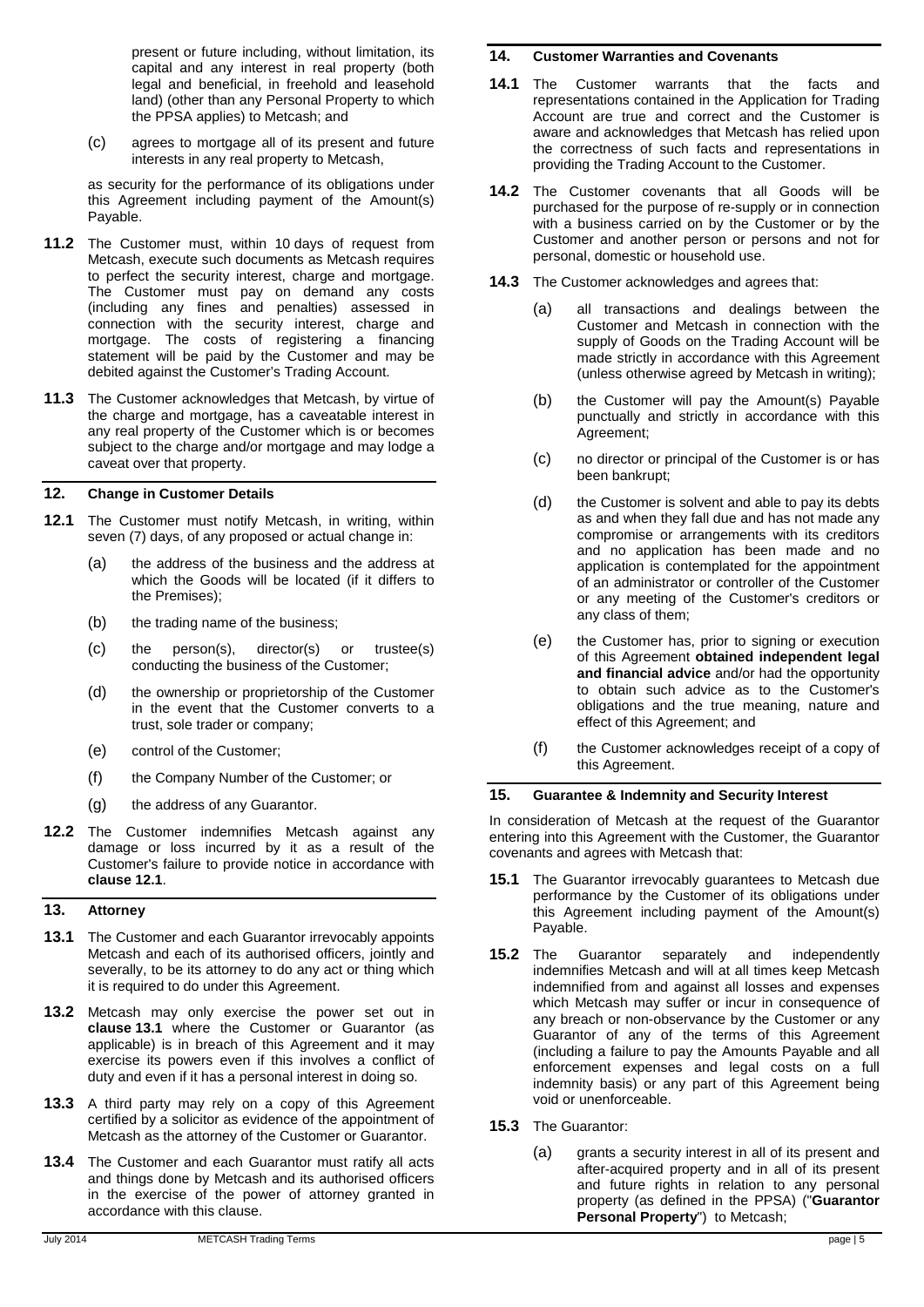- (b) charges all of its rights, property and undertaking of whatever kind and wherever situated, whether present or future including, without limitation, its capital and any interest in real property (other than any Guarantor Personal Property to which the PPSA applies) to Metcash; and
- (c) agrees to mortgage all of its present and future interests in any real property to Metcash,

as security for the performance of its obligations under this Agreement including its guarantee of the Customer's obligation to pay the Amount(s) Payable.

- <span id="page-5-0"></span>**15.4** The Guarantor must, within 10 days of request from Metcash, execute such documents as Metcash requires to perfect the security interest, charge and mortgage. The Guarantor must pay on demand any costs (including any fines and penalties) assessed in connection with the security interest, charge and mortgage. The costs of registering a financing statement will be paid by the Customer and may be debited against the Customer's Trading Account.
- **15.5** The Guarantor acknowledges that Metcash, by virtue of the charge and mortgage, has a caveatable interest in any real and leasehold property of the Guarantor which is or becomes subject to the charge and mortgage and may lodge a caveat over that property.
- **15.6** The Guarantor remains liable to Metcash under **clauses [15.1,](#page-4-2) [15.2,](#page-4-3) [15.3](#page-4-4)** and **[15.4](#page-5-0)** notwithstanding that:
	- (a) Metcash has exercised any of its rights under this Agreement;
	- (b) the Customer (being a company) may be wound up or dissolved or (being a natural person) may be declared bankrupt; and
	- (c) the guarantee given by the Guarantor may be for any reason unenforceable, either in whole or in part.
- **15.7** It is not necessary that Metcash provide notice to the Customer to rectify any breach of this Agreement prior to the Guarantor being required to fulfil its obligations under this **clause [15.](#page-4-5)**
- **15.8** A demand on the Guarantor is deemed to have been duly made if it is in writing and signed on behalf of Metcash by its authorised representative or solicitor and has been given to the Guarantor or left at or posted to the address of the Guarantor or Customer as shown in the Application for Trading Account or such last known address as notified to Metcash in writing by the Guarantor.
- **15.9** The terms of this **clause [15](#page-4-5)** are not affected by any action taken or notice issued in relation to any other securities. Metcash is under no obligation to marshal in favour of the Guarantor any security whatsoever held by Metcash.
- **15.10** This is a continuing guarantee and the liability of the Guarantor under this **clause [15](#page-4-5)** is not affected by:
	- (a) any other person giving or not giving a guarantee or indemnity to Metcash;
	- (b) the winding up, deregistration, administration, liquidation or insolvency of the Customer;
	- (c) the granting of time or concession (including a release, waiver, variation, assignment, novation, compounding or relinquishment of rights) to the Customer by Metcash;
- (d) any delay or laches on the part of Metcash;
- (e) any variation of this Agreement between Metcash and the Customer (whether or not the Guarantor is party to that variation and whether or not such variation increases the Guarantor's liability under the Guarantee) or any assignment or novation of this Agreement;
- (f) Metcash taking, varying, wholly or partially discharging or otherwise dealing with or losing or impairing any security for the Customer's obligations under this Agreement or a security of that kind being or becoming void, voidable or unenforceable; or
- (g) anything that Metcash may do or omit to do which, but for this provision, might otherwise affect the liability of the Guarantor.
- **15.11** As between the Guarantor and Metcash the Guarantor is to be deemed to be a primary debtor to Metcash independent of the Customer.
- **15.12** To the fullest extent permitted by law the Guarantor waives such of the Guarantor's rights as surety or indemnifier (legal equitable statutory or otherwise) which may at any time be inconsistent with any of the provisions of this **clause [15](#page-4-5)**.
- **15.13** The covenants and agreements made or given by the Guarantor are not conditional in any way and remain binding notwithstanding that any other person has not executed or duly executed this Agreement.
- **15.14** The obligations of the Guarantor under this **clause [15](#page-4-5)** continue in force until Metcash confirms in writing that it has been released.
- **15.15** The Guarantor acknowledges that:
	- (a) it has, prior to signing or execution of this Agreement **obtained independent legal and financial advice** and/or had the opportunity to obtain such advice as to its obligations and the true meaning, nature and effect of this Agreement; and
	- (b) Metcash is under no obligation to notify the Guarantor of any changes to this Agreement or any dealings with the Customer (and the Guarantor appoints the Customer as its agent for the receipt of notices in connection with this Agreement).
- **15.16** In the event of liquidation or bankruptcy of the Customer, the Guarantor will not prove in such liquidation or bankruptcy in competition with Metcash.

**15.17** The Customer and Guarantor agree that:

- (a) if any payment to Metcash must be refunded under any statutory provision or otherwise, the liability of the Customer and Guarantor continues, and Metcash will immediately be restored to the rights that Metcash would have had against each party if the payment had not been made; and
- (b) the Guarantor will immediately pay to Metcash the amount refunded by Metcash so that all amounts payable to Metcash under this Agreement have been paid.
- **15.18** If the obligation of the Guarantor in respect of any part of the debt is unenforceable, the Guarantor's obligation in respect of the other part of the debt will not be affected by such unenforceability.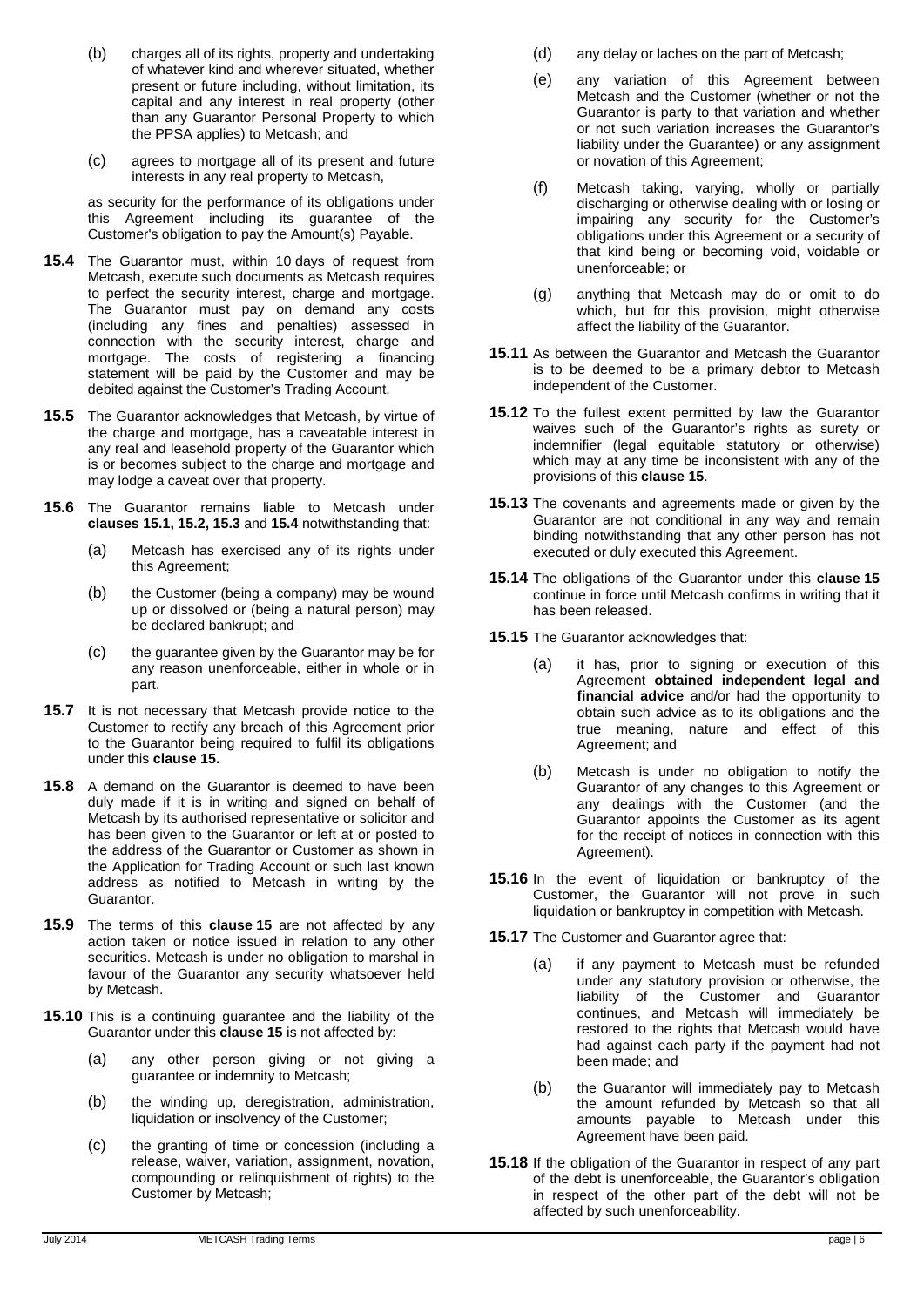**15.19** Metcash may apply any amounts received under this Guarantee towards satisfaction of any parts of the Amounts Payable or any other amounts under this Agreement in whatever manner it sees fit.

# **16. General**

- **16.1** Time is to be of the essence so far as it relates to the Customer's obligations to Metcash under this Agreement.
- **16.2** Metcash does not waive any breach by the Customer or the Guarantor of this Agreement unless the waiver is in writing signed by Metcash. No waiver is to be construed as a general waiver unless it is expressly stated to be a general waiver.
- **16.3** Should any provision of this Agreement be illegal, void or unenforceable, that provision will be ineffective and is to be severed from this Agreement to the extent only of that illegality, voidability or unenforceability. All remaining provisions are to be enforceable between Metcash, the Customer and the Guarantor.
- **16.4** This Agreement is enforceable against each of the Customer and Guarantor (if more than one person) jointly and each of them severally.
- **16.5** Metcash may at any time assign its rights and interests or novate its rights and obligations (in whole or in part) under this Agreement. The Customer must not assign any of its rights or obligations under this Agreement without Metcash's prior consent in writing, which consent may be refused or given subject to such terms and conditions as Metcash may determine, at its absolute discretion.
- **16.6** This Agreement binds each person who signs as Customer or Guarantor even if another person who was intended to sign does not sign it or is not bound by it.
- **16.7** This Agreement binds the Customer and each Guarantor both personally and as trustee of any trusts for which it is trustee.
- **16.8** This Agreement may consist of a number of copies, each signed by one or more parties to it. If so, the signed copies are treated as making up the one document. Metcash's acceptance of this Agreement may be evidenced by establishing a Trading Account or supplying Goods to the Customer.
- **16.9** Only a director or company secretary of Metcash has the authority to (a) vary this Agreement in any way or (b) accept orders or supply Goods under the Trading Account on terms other than this Agreement. This Agreement may be varied from time to time at the discretion of Metcash by giving seven (7) day's notice to the Customer and the Customer and Guarantors prospectively authorise and consent to any such variation.
- **16.10** This Agreement is governed by and the Customer and Guarantor submit to the laws of New Zealand. The courts of New Zealand have non-exclusive jurisdiction in connection with this Agreement.
- **16.11** In this Agreement, words or terms incorporating the singular or the plural shall include the plural and singular respectively and words importing the masculine gender shall include the feminine and neuter genders.
- **16.12** In this Agreement, references to **include** and **including** are to be construed without limitation.
- **16.13** Notices in connection with this Agreement may be provided to the Customer and Guarantors by mail,

facsimile or email to the Customer's address provided on the Application for Trading Account, or any other address provided by it to Metcash. Metcash may also provide notice of any variation of this Agreement by publishing the revised Metcash Trading Terms on its website and Metcash may (but is not obliged to) notify the Customer that it has done so on an invoice, Statement or order acknowledgement.

#### **17. Contracting out of the PPSA**

- **17.1** To the extent permitted by the PPSA, the Customer and Guarantor agree to waive and contract out of its rights to receive any notice or statement under sections:
	- (1) 114(1)(a) (notice of sale of collateral);
	- (2) 116 (secured party to give statement of account to debtor);
	- (3) 120(2) (notice of a secured party's proposal to retain collateral);
	- (4) 121 (persons entitled to notice may object to proposal); and
	- (5) 129 (secured party must give notice of removal of accession),

or otherwise. The parties also contract out of each other provision of Part 9 of the PPSA, under section 107, but only to the extent that the provision impose obligations on Metcash.

**17.2** The Customer, Guarantor or Metcash will not disclose information of the kind mentioned in section 177(1) of the PPSA, unless required by law (other than section 177(1) of the PPSA).

#### <span id="page-6-1"></span>**18. Set-off**

- <span id="page-6-0"></span>**18.1** Metcash may set off any amount owing by Metcash or any related company (as defined in the Companies Act 1993) of Metcash Trading Limited from time to time ("**Metcash Entity"**) to the Customer (whether or not due for payment) against any Amount Payable.
- **18.2** Metcash may do anything necessary to effect any setoff under this **clause [18](#page-6-1)** (including varying the date for payment of any amount owing by a Metcash Entity to the Customer). This **clause [18](#page-6-1)** applies despite any other agreement between the Customer and a Metcash Entity.
- <span id="page-6-2"></span>**18.3** If there are any amounts owing or due for payment by the Customer to a Metcash Entity (other than Metcash), the Customer authorises Metcash to pay all or part of any such amount to the relevant Metcash Entity in satisfaction of all or part of the Customer's obligations. Any amount paid by Metcash will be automatically debited against the Customer's Trading Account and will constitute a debt from the Customer to Metcash under this Agreement. If Metcash makes a payment to another Metcash Entity under this **clause [18.3](#page-6-2)**, it must provide written notice to the Customer within fourteen (14) days of any such payment.
- **18.4** The Customer acknowledges that the Metcash Entities have entered into, or will enter into, arrangements to effect and authorise the set-off arrangements contemplated by this **clause [18](#page-6-1)**.
- **18.5** The Guarantor consents to the arrangements set out in this **clause [18](#page-6-1)** and acknowledges that the guarantee in **clause [15](#page-4-5)** extends to any amounts payable by the Customer under this clause.